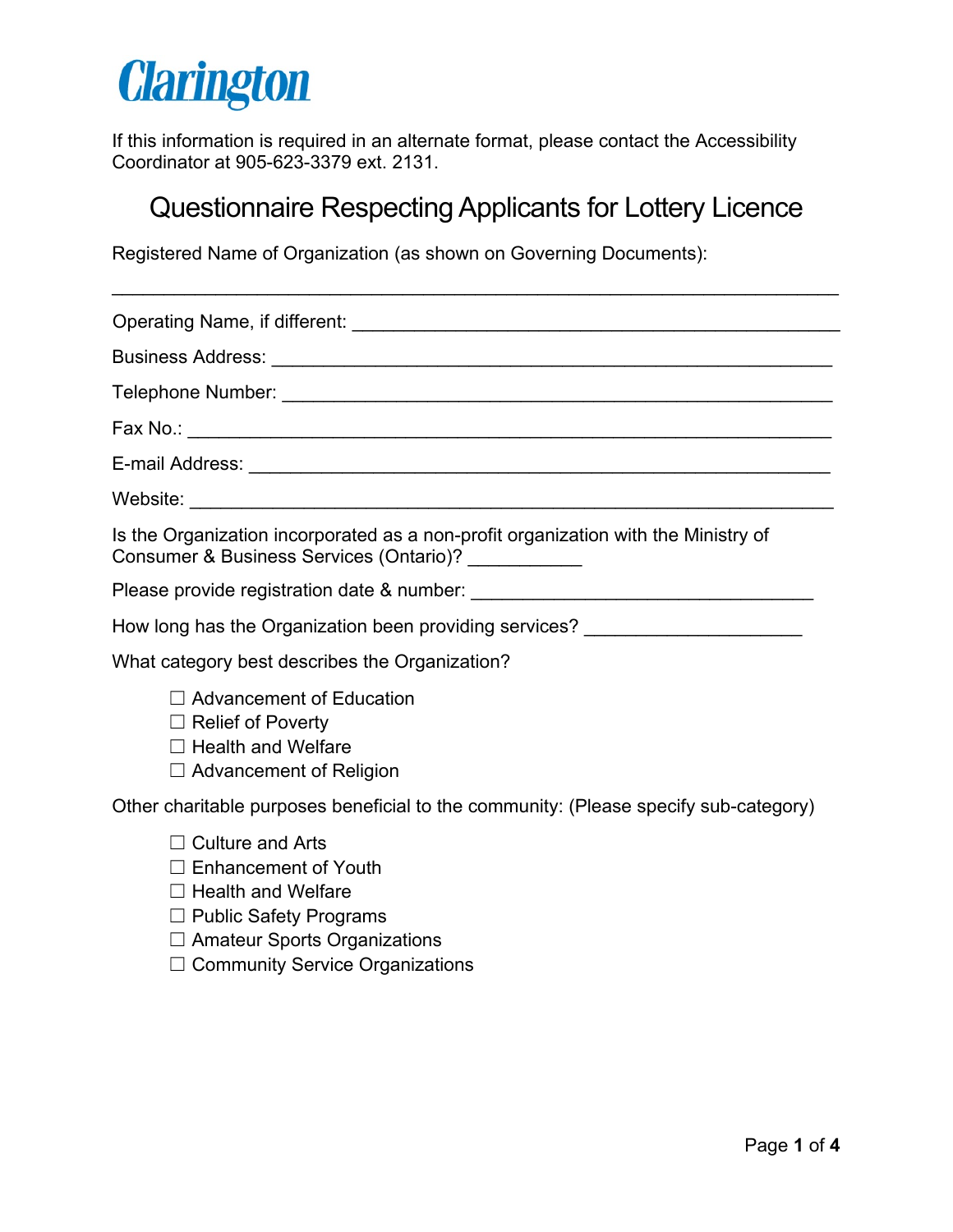Please list and describe the specific programs and services delivered by the Organization and associated cost (do not restate your mandate or mission statement):

| <b>Services</b> | <b>Costs</b> |
|-----------------|--------------|
|                 |              |
|                 |              |
|                 |              |
|                 |              |
|                 |              |
|                 |              |

Approximate total number of members in the organization: \_\_\_\_\_\_\_\_\_\_\_\_\_\_\_\_\_\_\_\_\_\_\_

Date of fiscal year-end: \_\_\_\_\_\_\_\_\_\_\_\_\_\_\_\_\_\_\_\_\_\_\_\_\_\_\_\_\_\_\_\_\_\_\_\_\_\_\_\_\_

Please indicate last day of filing (date): \_\_\_\_\_\_\_\_\_\_\_\_\_\_\_\_\_\_\_\_\_\_\_\_\_\_\_\_\_\_\_\_\_\_\_

Does the Organization currently manage and conduct any gaming event (lotteries) within another municipality?

Please indicate the type of gaming event and location (Municipality)

 $\Box$  Bingo ☐ Raffle ☐ Break-Open ☐ Bazaar Municipality: \_\_\_\_\_\_\_\_\_\_\_\_\_\_\_\_\_\_\_\_\_\_\_\_\_\_\_\_\_\_\_\_\_\_\_\_\_\_\_\_\_\_\_\_\_\_\_\_\_\_\_\_\_

Please include name and address of Supplier registered under the Gaming Control Act, 1992: \_\_\_\_\_\_\_\_\_\_\_\_\_\_\_\_\_\_\_\_\_\_\_\_\_\_\_\_\_\_\_\_\_\_\_\_\_\_\_\_\_\_\_\_\_\_\_\_\_\_\_\_\_\_\_\_\_\_\_\_\_\_\_\_

For the purpose of lottery licencing, all organizations must have a lottery trust account. Please complete the following information:

\_\_\_\_\_\_\_\_\_\_\_\_\_\_\_\_\_\_\_\_\_\_\_\_\_\_\_\_\_\_\_\_\_\_\_\_\_\_\_\_\_\_\_\_\_\_\_\_\_\_\_\_\_\_\_\_\_\_\_\_\_\_\_\_\_\_\_\_\_

Name of Bank and Address: \_\_\_\_\_\_\_\_\_\_\_\_\_\_\_\_\_\_\_\_\_\_\_\_\_\_\_\_\_\_\_\_\_\_\_\_\_\_\_\_\_\_

| <b>Trust Account Number:</b> |  |
|------------------------------|--|
|                              |  |

| Date Opened: |  |  |
|--------------|--|--|
|              |  |  |

Would you like to pick up the licence? If no, the licence will be mailed out:

Contact Name, Number and Mailing Address: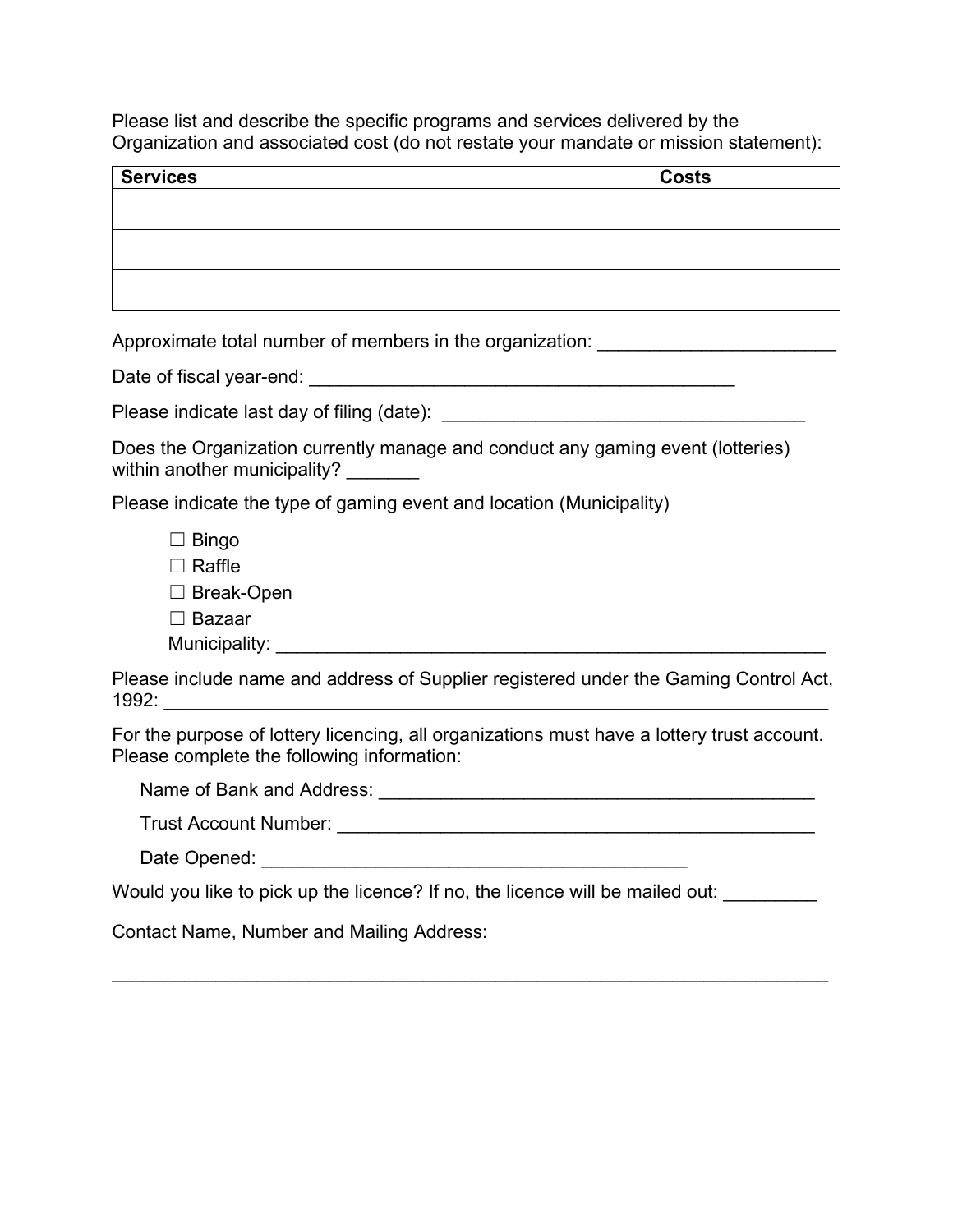## Designated Members in Charge

All designated members in charge must be bona fide members of the organization and are required to complete this form.

We, as active, bona fide members of **with all of the set of the set of the set of the set of the set of the set of the set of the set of the set of the set of the set of the set of the set of the set of the set of the set** 

(Organization)

Hereby certify that as the designated members in charge of the lottery for which this application is made, will be responsible for the management and conduct of the lottery in accordance with the terms and conditions under which the lottery licence is issued. We, as bona fide members, have signing authority, hold a senior position with the organization and will be present at the lottery event. (In addition to the three bona fide members listed below, please include a list of six to eight names, including positions within the organization and telephone numbers (during the day) in order to deal with scheduling and unscheduled absences.)

#### **Member:**

| Home Address (in full): All and the Address (in full): |
|--------------------------------------------------------|
|                                                        |
|                                                        |
|                                                        |
|                                                        |
| Member:                                                |
|                                                        |
|                                                        |
|                                                        |
|                                                        |
|                                                        |
|                                                        |
| Date:                                                  |

Signature: \_\_\_\_\_\_\_\_\_\_\_\_\_\_\_\_\_\_\_\_\_\_\_\_\_\_\_\_\_\_\_\_\_\_\_\_\_\_\_\_\_\_\_\_\_\_\_\_\_\_\_\_\_\_\_\_\_\_\_\_\_